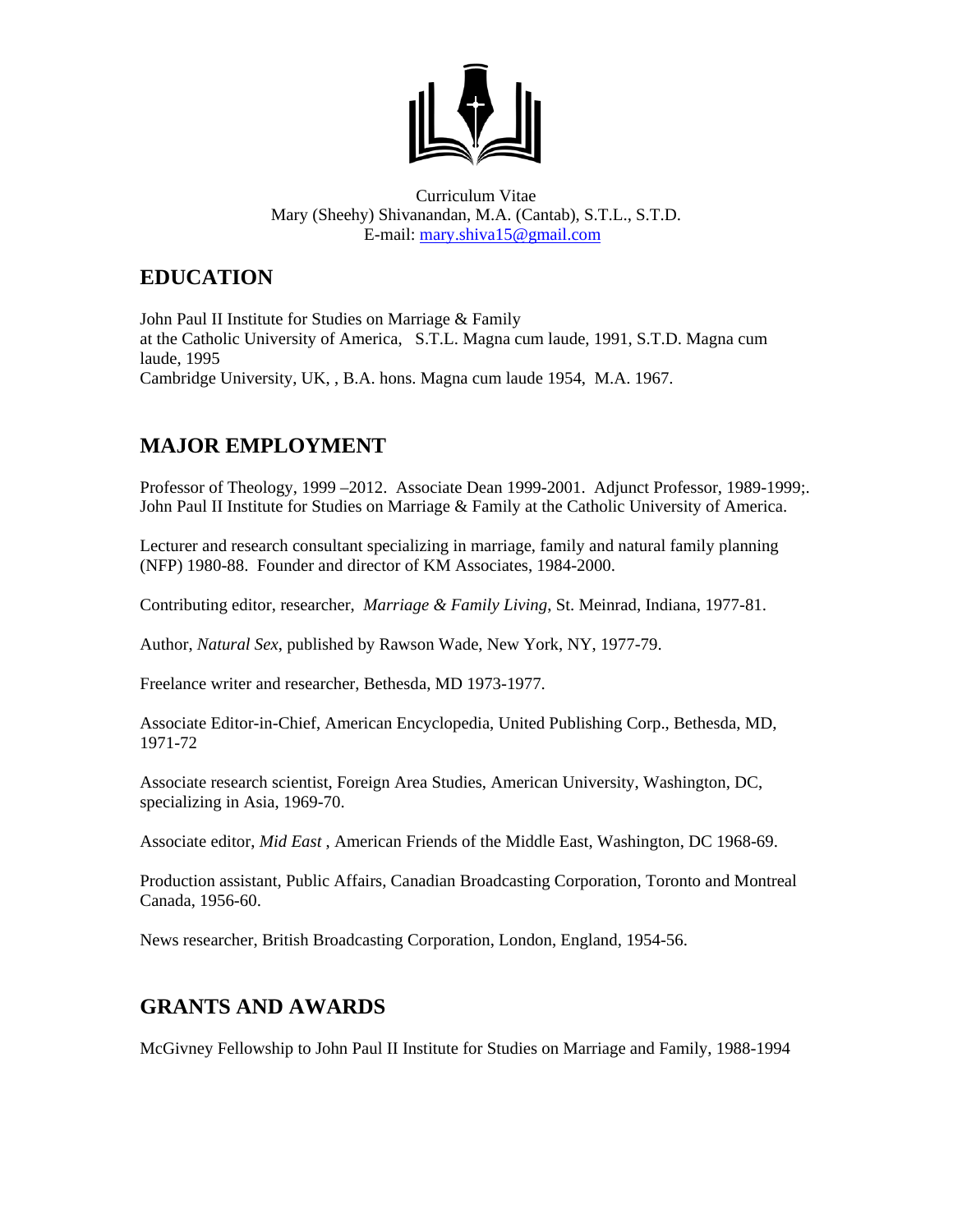Grant from the Fogarty International Center, National Institutes of Health and the Office of International Health, Bethesda, MD, to assist in organizing a conference on "The 1990 Year of the Girl Child, Family, Health and Fertility, Bangalore, India, 1989 and 1990.

Grant from Ford Foundation to explore possibility of NFP project in Ahmedabad, India, 1987.

Certification as Family Life Educator, National Council on Family Relations, Minneapolis, MN, 1987.

Grant from Center for Population Research, National Institute of Child Health and Human Development, Bethesda, MD to edit and publish partial proceedings of the Fourth National and International Symposium on Natural Family Planning, Chevy Chase MD, November 1985.

Newnham College Scholarship to Cambridge University, England, 1951-54.

Who's Who of American Women, 1981-82 Who's Who in the East, 1984 Who's Who of Professional Women, 1987 Contemporary Authors, 1988 Who's Who in America, 2004. 25<sup>th</sup> Anniversary Edition, Who's Who of American Women, 2005.

#### **TEACHING**

#### **Courses Taught**

**Masters**: Theology, Principles and Practice of NFP ; Theology of the Body; The Body: Substratum of Personal Communion; Theological Anthropology.

**S.T.L** : "Theology of the Body;" "The Body: Substratum of Personal Communion" and "Theological Anthropology"

**S.T.D.:** "Sacramentality of the Body in the Narrative of Salvation" renamed "The Spousal Relation and the Nurturing Body: Theological/Historical Perspectives. "The Holy Family: New Perspectives for a Theology of the Family.

**Ph,D./S.T.D.**"The Holy Family as a Communion of Persons."

#### **Graduate Thesis Adviser**:

I have been a director and/or reader of several S.T.L. and doctoral dissertations at the John Paul II Institute and the Institute for Psychological Sciences.

#### **Visiting Professorships**

Faculty at Large, IRB, Institute for Psychological Sciences 2007--2009

Visiting Professor, John Paul II Institute for Studies on Marriage & Family, Melbourne, Australia, 2005. Taught course on the sacramentality of the body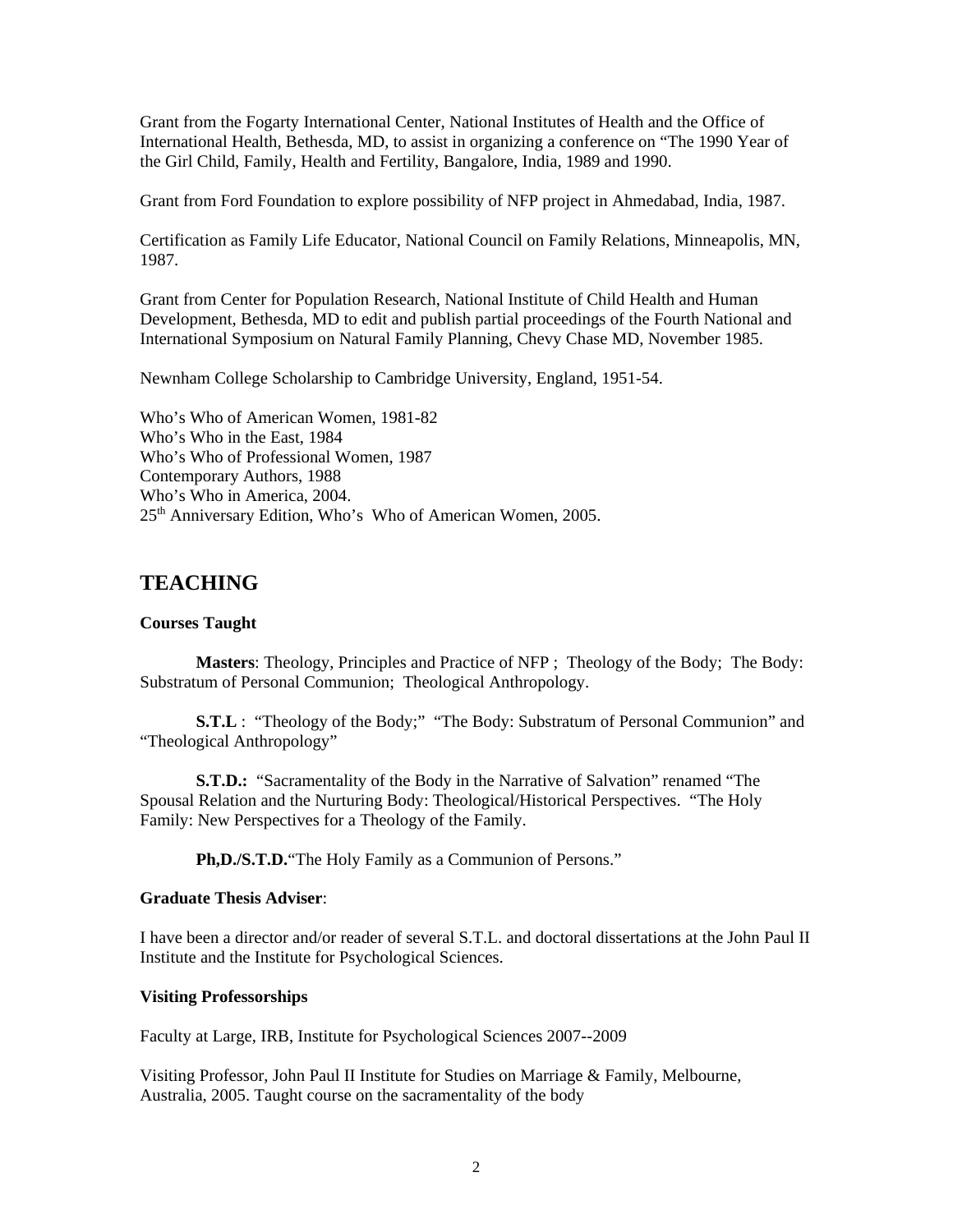Visiting Professor, John Paul II Institute for Studies on Marriage & Family, CANA Institute, Thiruthy, Kerala, India, 1999 and 2001. Taught course on theological anthropology.

Lecturer on theological anthropology, Catholic Institute for Psychological Sciences, Bethesda, MD, 1997 and 1998.

Visiting professor, Maryvale Institute, Birmingham, England, 1997. Lectured on the theology of the family.

Visiting Professor, Franciscan Seminary, Singapore, Republic of Singapore, 1996. Taught course on theological anthropology.

### **PROFESSIONAL MEMBERSHIP AND SERVICE**

Board Member, NFP Archives, Inc. 2008

Founding Member Academy of Catholic Theology, 2007.

Member, Fellowship of Catholic Scholars, 1992-present. Elected board member, 1997-2000. Program chair of annual conference, "Marriage and the Common Good," Chicago, Illinois, 1999.

Founding member, Society of Catholic Social Scientists, 1992. Chair, Theology, Philosophy and Medical Section, 1998-2000. Editorial advisory board member, *Catholic Social Science Review*, 1997-2000

University Faculty for Life, member, 1992-present.

Founding board member, Women Affirming Life, (WALI) national pro-life organization, 1990- 2007. Have successfully initiated a program for WALI members to bring the theology of the body through group study to churches and groups in their diocese and parish. In 2007 this became Imago Dei.

Founding Member and Vice Chairman, Imago Dei, national organization to bring *A New Language* study program on the theology of the body, to Catholic dioceses and parishes 2007 present.

Member Resource Network, Family Research Council, Washington, DC, 1997-present.

Theological Advisor, NFP Committee, Archdiocese of Washington, DC, 1990-2000.

Theological Advisor, Women Affirming Life, 2005-2007

Advisory Board Member, Culture of Life Foundation, 2000-present.

Advisory Board member, Family Honor, national family life organization, Columbia, South Carolina, 1996-present.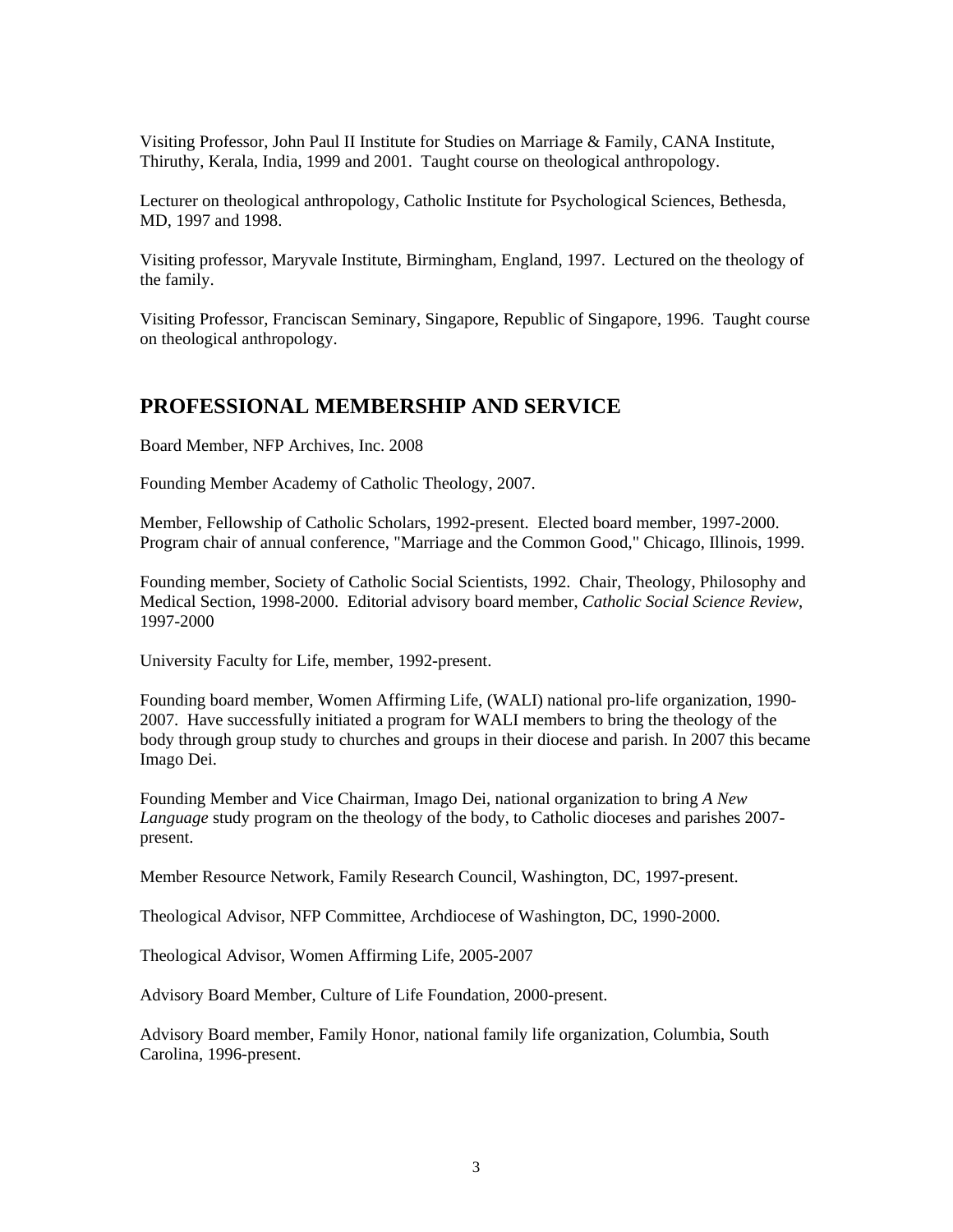Archdiocesan Representative, Family Life and Human Development Committee, Montgomery County, 1989-1991.

Asian American Forum, program chair, 1984-85, vice president, 1986-87, president, 1987-88

Initiated and edited "The NFP Reader," a newsletter of the latest biological and psychosocial research on NFP for the NFP field, KM Associates, Bethesda, MD, 1980-1985.

# **PUBLISHED BOOKS**

*Crossing the Threshold of Love: A New Vision of Marriage in the Light of John Paul II's Anthropology* (Washington, DC: the Catholic University of America Press, and T & T Clark, Edinburgh, UK, 1999).

Ed. *Breastfeeding and Natural Family Planning*: Selected Papers from the Fourth National and International symposium on Natural Family Planning, November, 1985 (Bethesda, MD: KM Associates, 1986)

*Challenge to Love* reprint of selected chapters of *Natural Sex* (Bethesda, MD: KM Associates, 1983,  $2<sup>nd</sup>$  printing 1984)

*Natural Sex*, (New York, NY: Rawson Wade, 1979)

## **PEER REVIEWED ACADEMIC PUBLICATIONS**

"Post-Modernism vs. After Modernism," forthcoming *National Catholic Bioethics Quarterly*, Summer, 2017.

"Relativity or Relativism," *National Catholic Bioethics Quarterly*, Winter 2017

"Conjugal Spirituality and the Gift of Reverence," *Nova et Vetera*, 10:2 (2012).

"An Anthropology of Love: *Caritas in Veritate*," in Proceedings of "Human Fertility— Where Faith and Science Meet" Conference, July 15-17, 2010 (Washington, DC: USCCB, forthcoming 2011)

"Reflections on *Humanae Vitae* in the Light of *Fides et Ratio*"; *Nova et Vetera* 6:4 (2008)

Emile Zola "Improbable Defender of Life," *Life and Learning*, Vol. 17, (Washington, DC: University Faculty for Life, 2008), reprinted in *Fellowship of Catholic Scholars Quarterly*, Summer, 2008.

"Letter to the Bishops of the Catholic Church on the Collaboration of Men and Women in the Church and in the World," entry in encyclopedia, *Catholic Social Thought, Social Science, and Social Policy,* Society of Catholic Social Scientists, 2006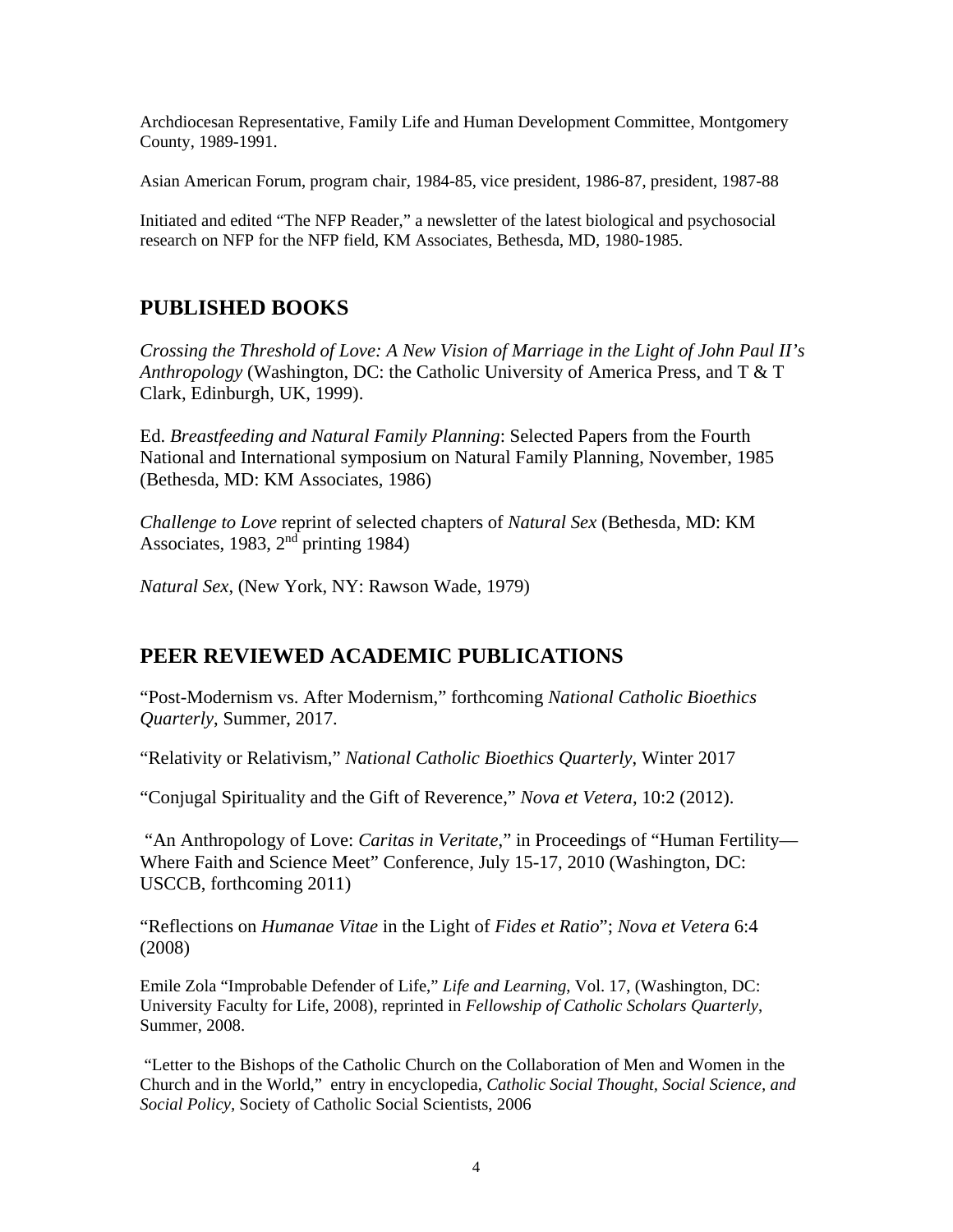"The Theology of the Body" entry in encyclopedia, *Catholic Social Thought, Social Science, and Social Policy,* Society of Catholic Social Scientists, 2006

J. Atkinson and Mary Shivanandan. "Person as Substantive Relation and Reproductive Technologies: Biblical and Philosophical Foundations," co-author with Joseph C. Atkinson, *Logos* 7: 3 Summer 2004, 123-155.

"The Anthropological Background of *Fides et Ratio*," *Anthropotes,* 17: 1 (2001), 129- 148.

"Subjectivity and the Order of Love, "*Fides Quaerens Intellectum* 1: 2 (2001), 251-274.

"Body Narratives: Language of Truth?," *Logos* 3: 3 (Summer, 2000), 166-193 "

The Anthropology of John Paul II and Social Science," *The Catholic Social Science Review* 4 (1999), 23-33

"Nurturing as a Basic Right and Responsibility," in *Defending the Family: A Sourcebook,* ed. Paul C. Vitz and Stephen M.Krason (Steubenville, OH: The Catholic Social Science Press: 1998) 178-183.

"Learning NFP: The Experiential Paradigm," *Catholic Social Science Review*, 3 (November 1998) 205-214.

The Role of Social Science in Shaping Sexual Practices,"in *Life and Learning*: *Proceedings of the Second University Faculty for Life Conference,* ed. J.W. Koterski, (Washington DC: University Faculty for Life, 1993), 71-85.

Thomasina Borkman and Mary Shivanandan, "The Impact of Natural Family Planning on Selected Aspects of the Couple Relationship," *International Review of Natural Family Planning,* 8: 1 (Spring 1984), 58-66.

### **OTHER ACADEMIC PUBLICATIONS**

Review of "*In the Beginning . . .: A Theology of the Body*" by Eduardo J. Echeverria, (Eugene OR: Pickwick Publications, 2011) in *Nova et Vetera*, 10:2, (2012).

"The Spousal Nature of Feminine Beauty," *Second Spring*, 12, (2010)

Review of the *Nuptial Mystery* by Angelo Cardinal Scola, trans. Michelle K. Borras *(Grand*  Rapids, MI: William B. Eerdmans*, 2005)* in *Nova et Vetera* 5:1 (Winter 2007)

"John Paul II: The Redemption of the Body and the Call to Holiness," *Faith & Reason* 31:1 (Spring 2006)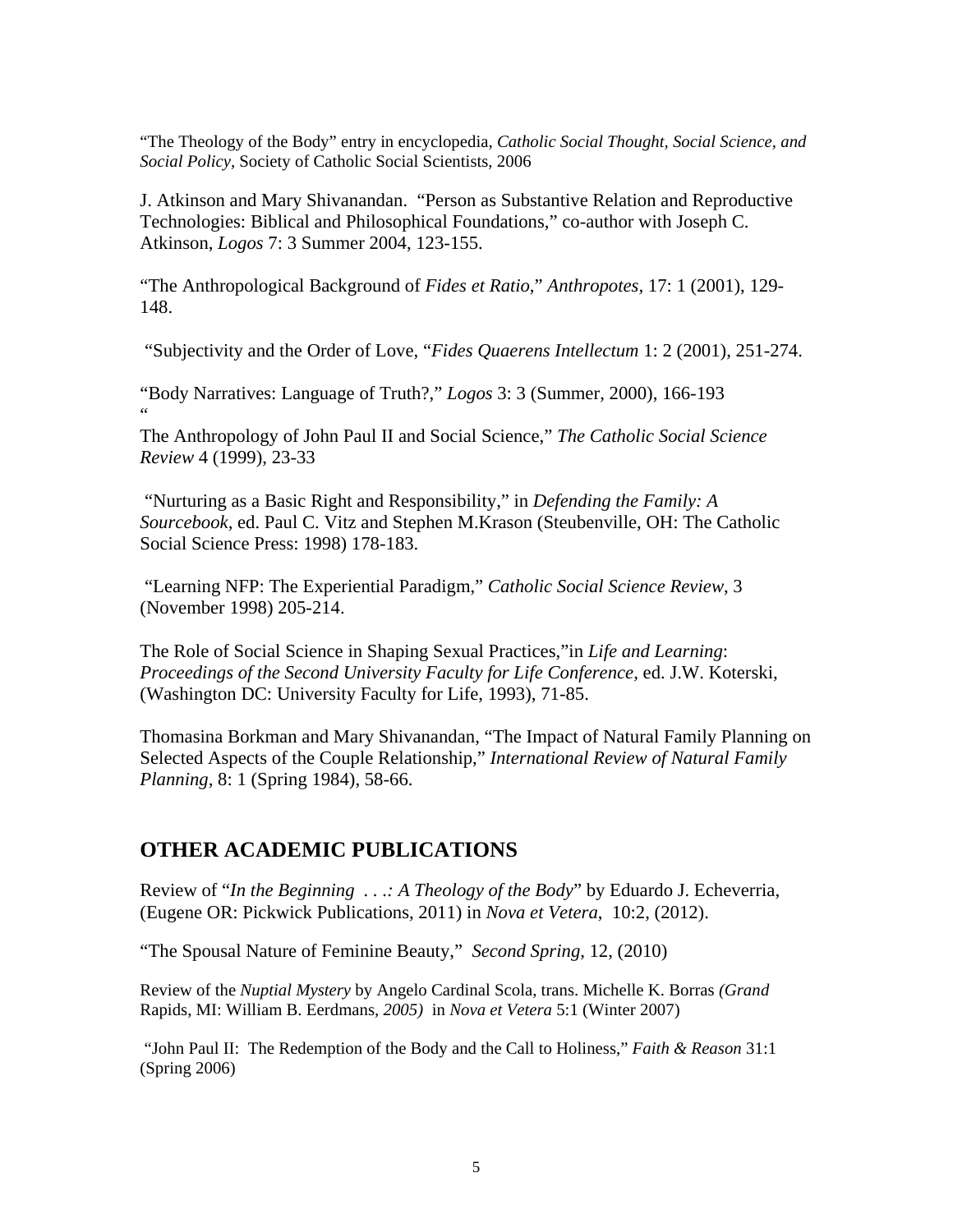"The Immaculate Conception and Theological Anthropology," in *The Immaculate Conception in the Life of the Church*, ed. Donald H. Calloway (Stockbridge MA: Marian Press, 2004) 101-120; also to be published in *Anthropotes,* no. 2, 2004.

"Body-Soul Unity in Light of the Nuptial Relation," Dialoghi sul mistero nuziale: Studi offerti al Cardinale Angelo Scola, a cura di G. Marengo e B. Ognibeni, (Rome: Lateran University Press, 2003); also to be published in *Nova et Vetera,* no. 4, 2005.

Response to "*Humanae vitae* and the *sensus fidelium* of a Contraceptive Culture" by Janet E. Smith, proceedings of "The Call to Holiness Conference: Vatican Council II On the Church, The Pope John Paul II Cultural Center, Washington, DC Nov. 12-15, 2003."

Revision of "Sex" entry by Dietrich von Hildebrand in *New Catholic Encyclopedia*, Second Edition, 13 Seq-The (Detroit, MI: Gale in association with The Catholic University of America, Washington, DC) 2003, 44-47.

"Natural Family Planning and the Theology of the Body: a New Discourse for Married Couples," *The National Catholic Bioethics Quarterly*, 3 (1) 2003, 23-32.

"The Pope, Man and Woman" in *The Achievements of John Paul II,* Occasional Papers: vol. 3 (Oxford, UK: Oxford University Chaplaincy 2002), 19-26.

"The New Evangelization of John Paul II" in *Hear O Islands: Theology and Catechesis in the New Millenium* (London, UK: Veritas, 2002), 195-208.

John Paul II's Theology of the Body," *The Living Light,* 37: 3 (2001), 67-74.

Review of *A Brief, Catholic Liberal Defense of Abortion* by Daniel A. Dombrowski with Robert Deltete (Chicago, IL: University Press, 2000) in *the Catholic Social Science Review* (2001), 311-313.

Introduction, *Marriage and the Common Good, Proceedings from the Twenty-Second Annual Convention of the Fellowship of Catholic Scholars, September 24 to 26, Deerfield Illinois,* (South Bend IN: St. Augustine's Press, 2001), vii-ix.

"The Ecumenism of *Redemptoris Mater* and *Mulieris dignitatem*," *Diakonia* 33: 3 (2000), 251-264.

"Sentiment and Sentimentality: Woman's Choice," FCS Quarterly (Spring 1997), 7-17.

Review of *Abortion and Unborn Human Life,* by Patrick Lee (Washington, DC: The Catholic University of America Press, 1996) in *Faith & Reason* 23 (1997) 107-111.

Feminism and Marriage: A Reflection on Ephesians 5:21-33, " *Diakonia,* 29: 1 (1996), 27-46.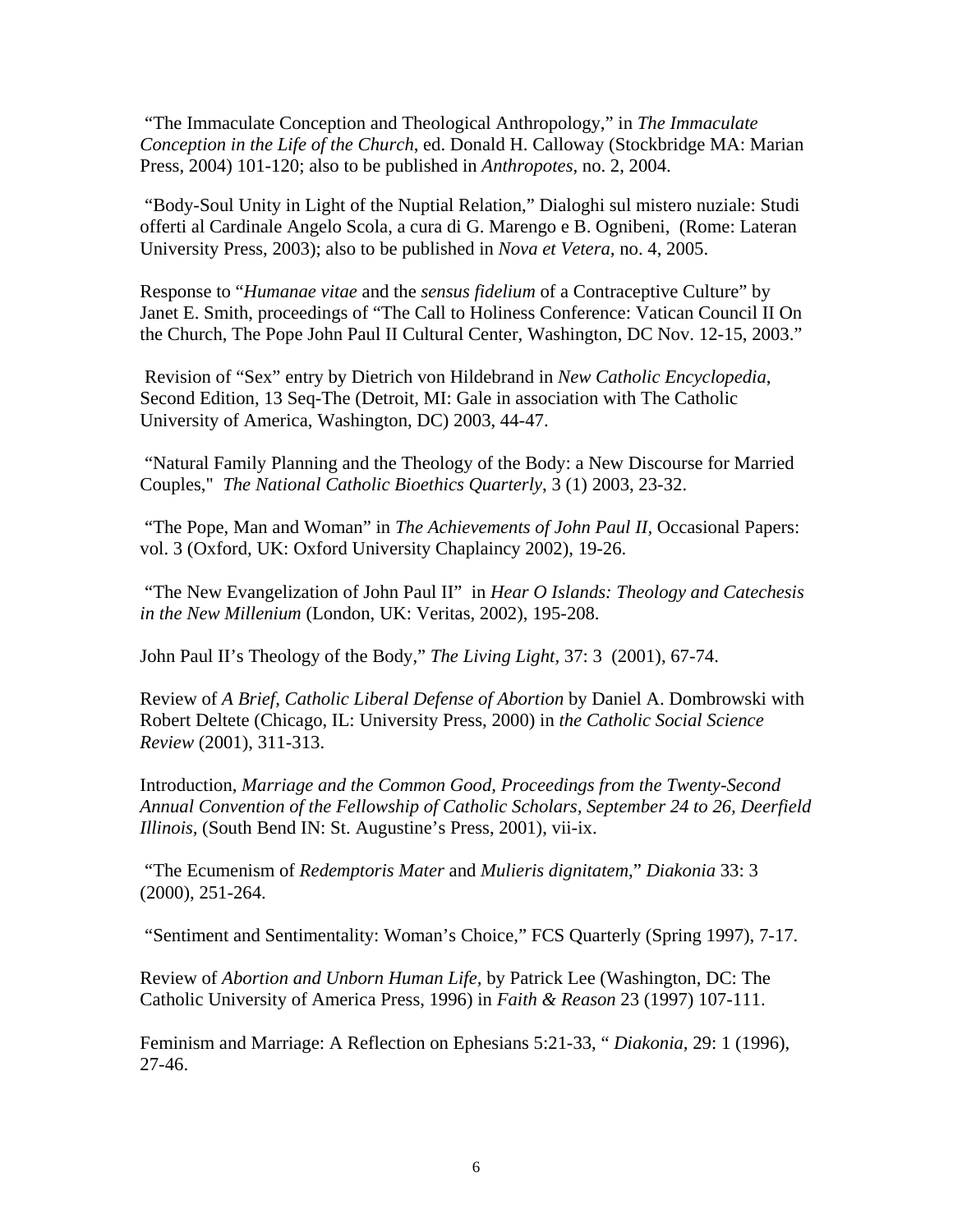Review of *Sexuality and Authority in the Catholic Church* by Monica Migliorino Miller, *Faith and Reason,* 22: 3 (Fall, 1996) 211-215.

"After Rhythm: The Development NFP," *Ethics & Medics,* 20 (4) (April 1995), 3-4.

"Forming a Community of Persons: The Rights, Dignity and Role of Men and Women a Response," in *The Church at the Service of the Family*, ed. Anthony J.Mastroeni, proceedings of the Fellowship of Catholic Scholars (Steubenville, OH: Franciscan University of Steubenville, 1994), 91-105.

"Personhood, Contraception and Population Control," *Linacre Quarterly* 61 (3) (August 1994) 41-50

Mary Shivanandan and Marion Geremia, "Natural Family Planning and Family Systems Theory," *Linacre Quarterly* 59: 4 (November 1992) 57-66.

"Childhood and Adolescent Analysis," in *Foundations for Family Life Education: A Guidebook for Professionals and Parents*, Margaret Whitehead and Onalee McGraw, eds.(Arlington, VA: Educational Guidance Institute, 1991)..

Review of *Breastfeeding and Natural Child Spacing: How 'Ecological' Breastfeeding Spaces Babies* by Sheila Kippley in *Journal of Human Lactation,* 7 (1), (1991)..

*Natural Family Planning, Development of National Programs,* ed. Claude A. Lanctot, Mary Catherine Martin, and Mary Shivanandan, (Washington, DC: IFFLP/FIDAF, 1984)

## **OTHER PUBLICATIONS**

In process from 2013: Book-length manuscript, *The Holy Family as a Communion of Persons: Not the Ontological Exception* presently being considered by The Catholic University of America Press.

Review article, "The Mother's Gaze" on Breastfeeding *Humanum,* Winter, 2016

Review of *Back to the Future: New Urbanism and the Rise of Neotraditionalism in Urban Planning*, eds. Karl Besel and Viviana Andreescu (Lanham, MD: University of America Press, 2013) *Humanum,* Spring 2014

Review of Peter Bristow, *Christian Ethics and the Human Person: Truth and Relativism in Contemporary Moral Theology* (Leominster, Herefordshire, UK: Gracewing, 2013) *The National Catholic Bioethics Quarterly* Vol. 13, no. 2, Summer 2013

Review of Rebecca Kukla, *Mass Hysteria: Medicine, Culture, and Mothers' Bodies*  (Lanham, MD: Rowman & Littlefield Publishers), *Humanum,* Spring 2013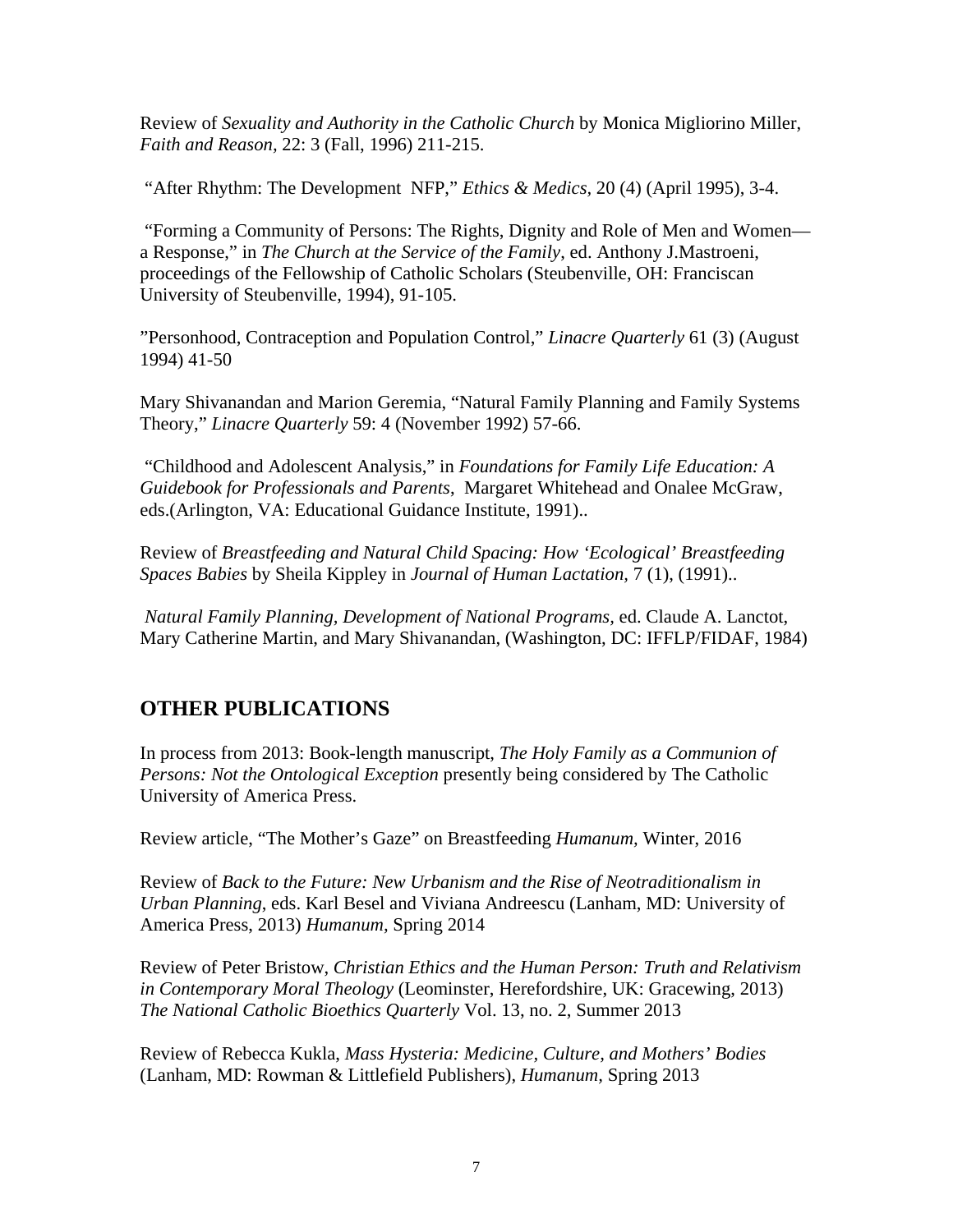Review of Christine Overall, *Why Have Children? The Ethical Debate* (Cambridge, MA: MIT Press, 2012) *Humanum* Winter 2012-2013

Review of Nancy F. Cott, *Public Vows; A History of Marriage and the Nation*  (Cambridge, MA: Harvard University Press, 2002) *Humanum,* Fall 2012

"Women and A.R.T." Essay reviewing books on women and A.R.T, in online journal *Humanum* Center for Cultural and Pastoral Research, Washington, DC Spring 2012

Review of *The Catholic Church and the Sex Abuse Crisis*, by Dr. Pravin Thevathasan, and *The Catholic Church and the Global AIDS Crisis*, by Matthew Hanley (London, UK: Catholic Truth Society) in online journal *Humanum* Center for Cultural and Pastoral Research, Washington, DC Fall 2011

Review of *John Paul II and the Legacy of Dignitatis Humanae* by Herminio Rico (Georgetown University Press, 2002), in *Crisis*, February 2003, 52-54.

 *A New Language*: *a Study Guide on John Paul II's Theology of the Body* (Boston, MA: Women Affirming Life, 2002).

Review of *The Tripersonal God: Understanding and Interpreting the Trinity* by Gerald O'Collins, (NewYork: Paulist Press, 1999) in *Crisis,* March 2000.

Review of *Things That Count,* by Gilbert Meilander (Wilmingtom, DE: ISI Books, 2000, 2000) in *Crisis,* November 2000, 48-50..

"A New Language," *Voices* 15: 1 (Winter 2000), 12-14.

"Natural Family Planning and the Couple's Relationship," *Introduction to Natural Family Planning*, (Washington, DC: Diocesan Development Plan for Natural Family Planning, 1999)

"When Can We Use NFP: What the Church teaches on the moral spacing and limiting of births by spouses," *Focus* (Washington, DC: Diocesan Development Program for Natural Family Planning, NCCB, 1997).

Review of *Love One Aniother: The Psychological Aspects of Natural Family Planning,*  by John Marshall (London, UK: Sheed & Ward, Pub. Data) *NFP Forum* (pub data) December, 1997, 6-9.

"Mary and the Gift of Life," *Voices,* 11: 3 (September 1996), 4-5.

The Domestic Church and the Communion of Persons," *National Catholic Register,*  October 13, 1996.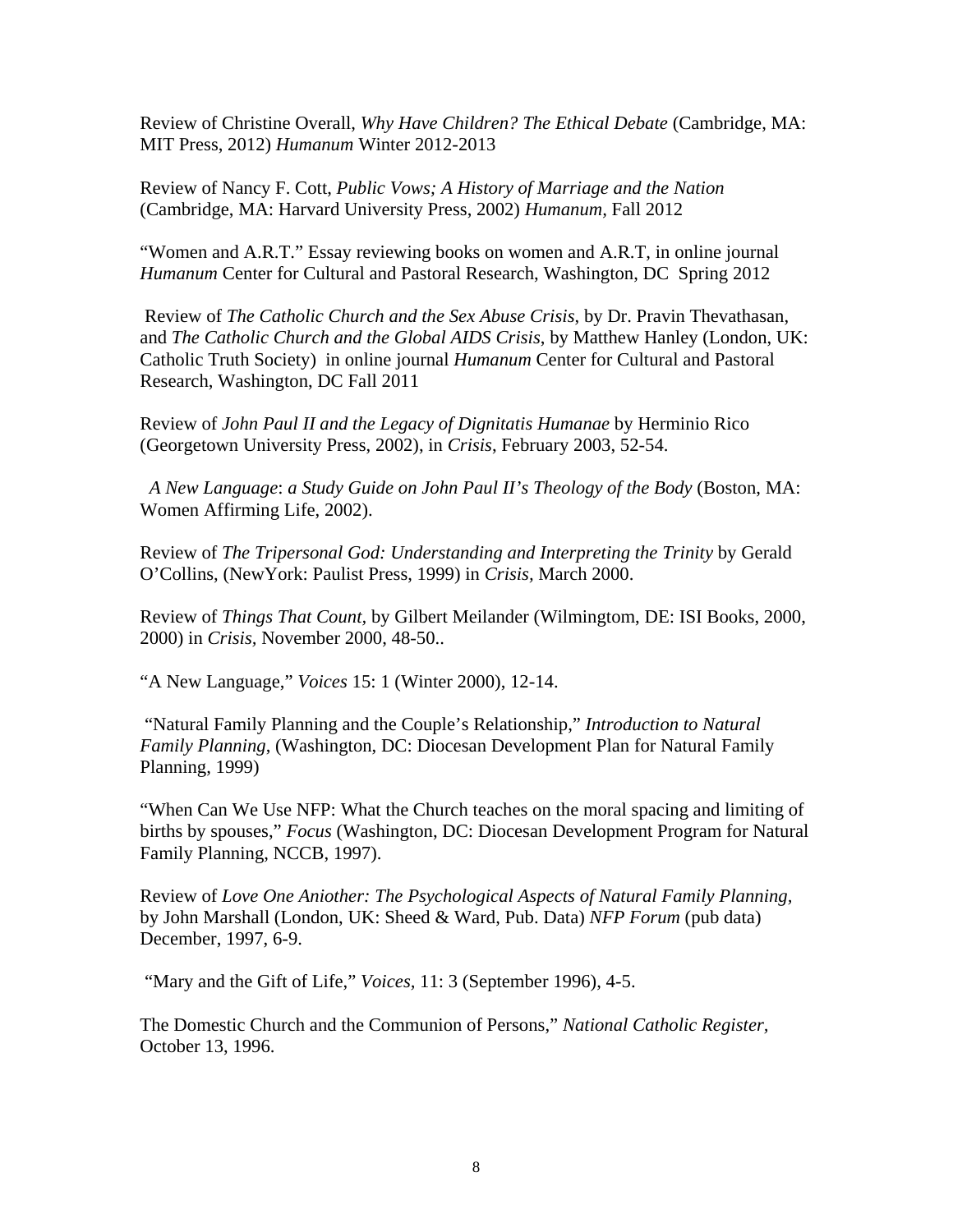"Natural Family Planning: The Heart of the Matter," in *Respect Life Manual* (Washington, DC: National Conference of Catholic Bishops)1987

"The How and Why of Natural Family Planning," *Catholic Update*, (Cincinnati, OH, St. Anthony Messenger Press, (1985), (revised and updated 1995)

"Separation Preparation: Interview with Dr. Murray Bowen," *Marriage & Family Living,* St. Meinrad, IN, 65, 9 (September, 1983),

*Natural Sex* (New York: Rawson Wade, 1979 and Berkley Books, 1981); published in Portuguese in Brazil, 1986.

Monthly column of research trends in marriage and family in *Marriage & Family Living,*  St. Meinrad, IN, 1977-1981

"Contemporary Attitudes Towards Sex" *Marriage & Family Living,* St. Meinrad, IN, 63, 9 (November 1981),

"Fertility Awareness for Adolescents," *Marriage & Family Living,* St. Meinrad, IN,62, 1 (January 1980)

""Natural Family Planning Comes of Age" *Marriage & Family Living,* St. Meinrad, IN, 59, 11 (November 1977)

Natural Family Planning: Can it Work?" *Marriage & Family Living,* St. Meinrad, IN, 58, 11 (November 1976)

"Natural Family Planning: Folly or Fulfillment?" *Marriage & Family Living,* St. Meinrad, IN, 58, 10 (October, 1976)

"Lessons from an East/West Marriage," *Marriage & Family Living,* 57, 12 (December 1975).

*Gamal Abdul Nasser*, (Charlotteville, NY: Sam Har Press, 1973)

Richard F. Nyrop, Beryl Lieff Benderly, Ann S. Cort, Newton B. Parker, James L. Perlmutter, Rinn-Sup Shinn and Mary Shivanandan, *Area Handbook for Pakistan,* (Washington, DC: U.S. Government Printing Office, 3rd edition, 1971)

Richard F. Nyrop, Beryl Lieff Benderly, Ann S. Cort, Newton B. Parker, James L. Perlmutter, Rinn-Sup Shin and Mary Shivanandan, *Area Handbook for Ceylon*, (Washington, DC: U.S. Government Printing Office, 1<sup>st</sup> edition, 1971)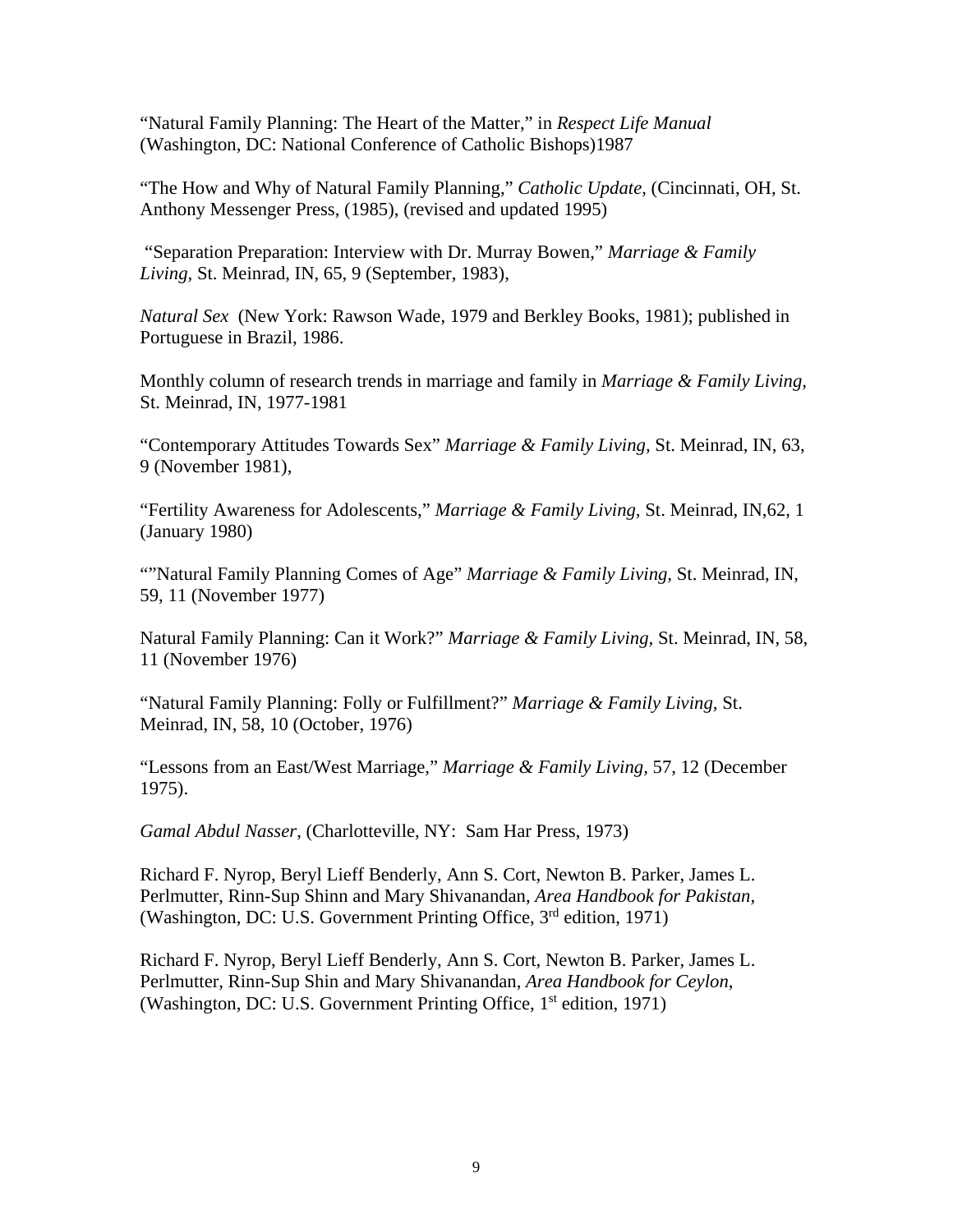### **PROFESSIONAL PRESENTATIONS AND POLICY REPORTS**

"Conjugal Spirituality and the Gift of Reverence", invited paper, Man and Woman He Created Them, John Paul II's Theology of the Body 2nd International Symposium, June 11-14, 2009, Maynooth Ireland.

"Reflections on *Humanae Vitae* in the Light of *Fides et Ratio*" invited paper, *Humanae Vitae*: Forty Years Later, conference Ave Maria University, February 8, 2008.

Five Lectures on John Paul II's Theology of the Body, Convocation of the Priests of the Diocese of Dodge City, Wichita Spiritual Life Center, Wichita KS, October 9-10, 2007.

" Happiness in the Thought of John Paul II and Thomas Aquinas," Aquinas Lecture, Notre Dame Seminary, School of Theology, New Orleans, April 20, 2007

Six lectures on the Theology of the Body, Sisters of Life, Villa Maria Guadalupe Retreat Center, Stamford CT, July 1-4 2006

 "*Duc in altum*" Keynote Address, annual conference, "Taking the Billings Method to the World in the  $21^{st}$  Century: Why we do it. . . How we do it!" Ovulation Method Research & Reference Centre of Australia, Melbourne, February 25, 2005.

 "The Christian Perspective: Modesty in the Abrahamic Religions," A Conversation with an Interfaith Abrahamic Delegation from Iran, sponsored by: The Catholic University of America Columbus School of Law and The International Center for Religion and Democracy, April 29, 2005.

 "John Paul II's Theology of the Body" lecture given at Michaelmas Conference, "Catholic Vision of Marriage," St. Michael's College, University of Toronto, June 10. 2005

 "The Theological Anthropology of St. Bernard of Clairvaux in his Sermon on the Song of Songs: a Comparison with John Paul II," paper given at the 2005 Annual National Meeting-Conference of the Society of Catholic Social Scientists, Franciscan University of Steubenville, October 29, 2005.

 "John Paul II: The Redemption of the Body and the Call to Holiness," guest lecture in the 2005-06 Major Speakers Program, Christendom College, Front Royal, VA, November 14, 2005, to be published in *Faith and Reason*.

 "Relativism or Relativity: Religious Freedom and the Family," paper prepared for the Becket Institute Inaugural Conference, Rome December 9, 2005,

Invited lectures, "Original Unity of Man and Woman, "The Redemption of the Body," Marriage and Celibacy and the Language of the Body," 2002 Institute, Diocese of Cheyenne, Wyoming, January, 22-24, 2002.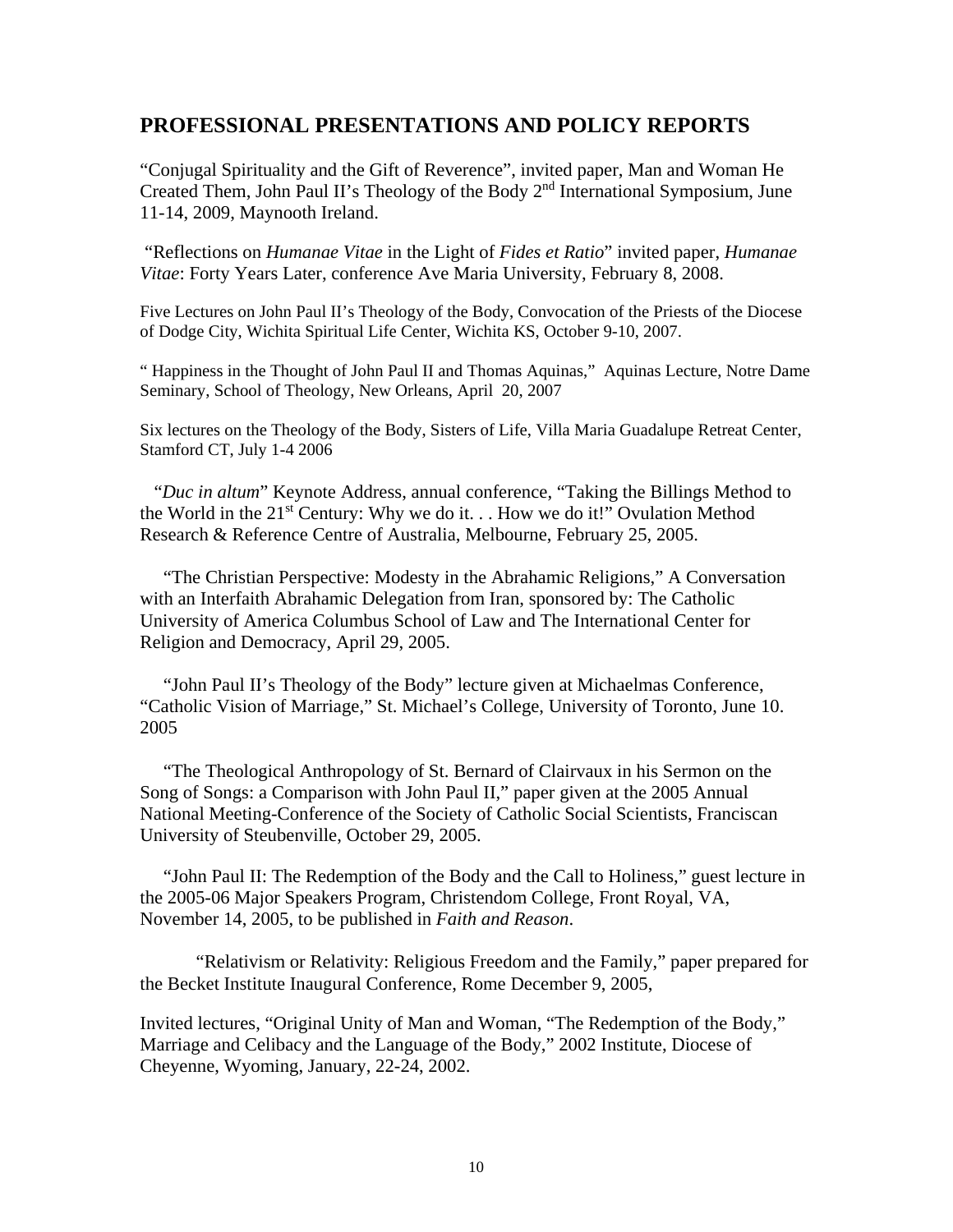Invited lecture, "Our Bodies, Our Gift of Selves, " Moss Program for Christian Social Thought and Management, Center for Catholic Studies, University of St. Thomas, St. Paul, MN, April 15, 2002.

Author's Spring Forum, Diocese of Scranton Pastoral Formation Institute, Dalton, PA, April 30, 2002.

Theology of the Body keynote presenter, Northwest Family Education Conference, Seattle, WA, December 6-7, 2002.

Reviewed manuscript for The Catholic University of America Press, Washington, DC.

Invited lecture, "Subjectivity and the Order of Love," Department of theology, Franciscan Universit of Steubenville, Ohio, April, 2001.

Keynote presenter, "Theology of the Body," Catholic Family Life Conference, Diocese of St. John, New Brunswick, Canada, October 7-9, 2001

Invited paper, "*Familiaris Consortio* and the Transmissiion of Life: Twenty Years Later," Institute of Natural Family Planning Conference, Marquette University, March 22-24, 2001

Invited paper, "The Pope, Man and Woman," at the symposium, *The Achievements of John Paul II,* Oxford University Chaplaincy, August 2001.

Joint paper with Joseph Atkinson, STD, "The Person as Substantive Relationship and Reproductive Technologies," Society of Catholic Social Scientists Annual Conference, Ann Arbor, October, 2001.

Invited Paper, "Chastity as freedom," Diocese of Pittsburgh, December 12 2001.

Joined core team of Reaffirming Marriage Initiative, a joint project of the Ethics and Public Policy Center and the Columbia School of Law, the Catholic University of America, for initial strategy session, February 21, 2000

Chaired working session, "Countering the Contraceptive Mentality," at International Conference "The Great Jubilee and the Culture of Life," Queens College, Cambridge, UK, July 3-7, 2000.

Public Lecture, "*Fides et Ratio* and the Relational Existence of the Human Person," University of Scranton, Scranton, PA, April 27, 2000.

Invited presentation, "Reclaim and Proclaim the Christian Concept of the Person," Archdiocese of Arlington Institute for Religious Educators, Arlington, VA, September 16, 2000.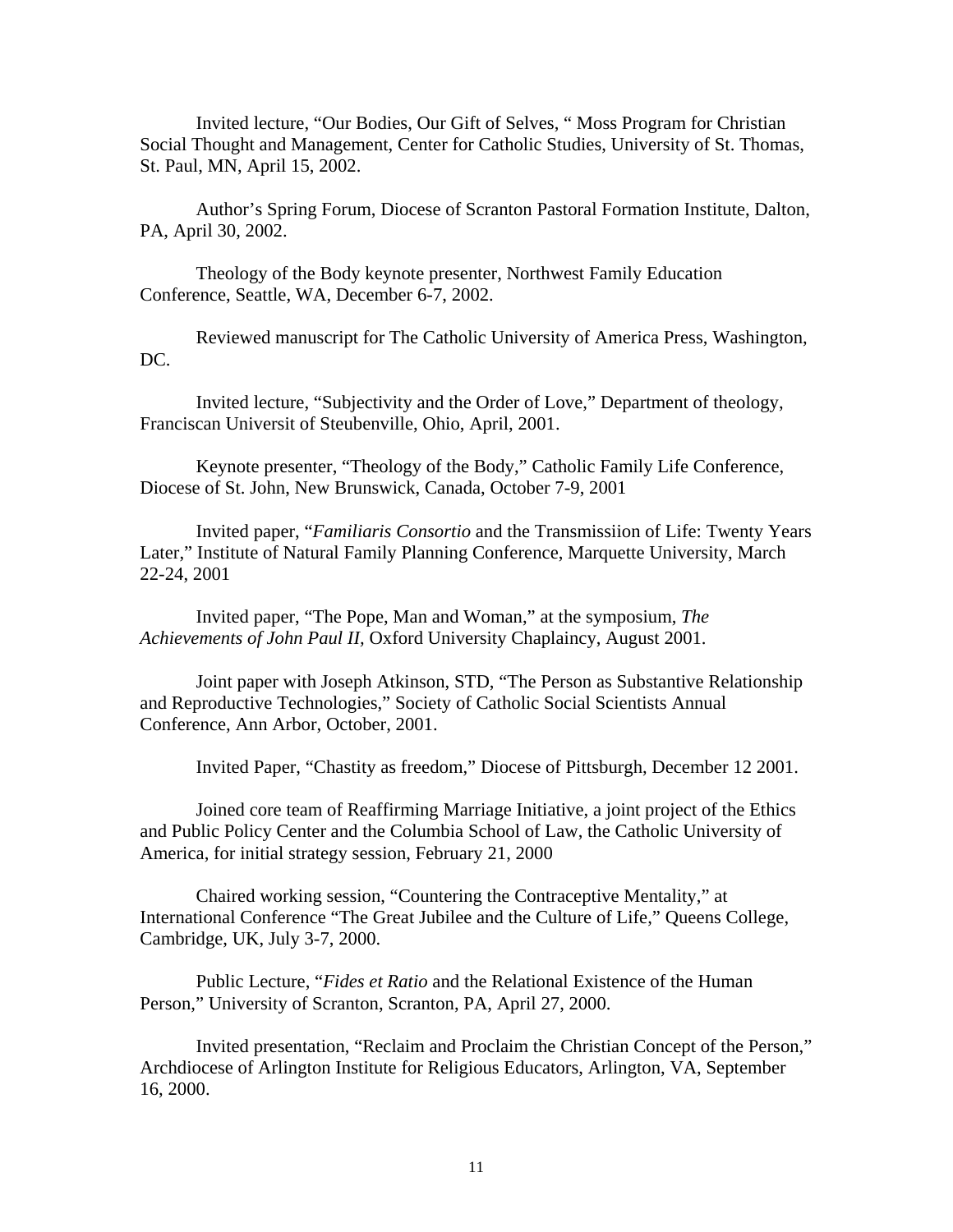Training Workshop for "Theology of the Body" study group leaders, Women Affirming Life conference, "Feminine Genius and the Culture of Life," Washington, DC., March 23-25, 2000.

"The Sacramentality of the Body and the Culture of Life," "Rebuilding the Culture of Life," conference, Lincoln, NE, October 27-29, 2000.

"Pope John Paul II: A New Vision of Marriage," Colloquium, "Chesterton, Ireland and the Family," Newman Institute, Ballina, Ireland, May 29, 1999

Prepared Intervention on Anthropology, Speculative Theology Session, Pontificio Istituto Giovanni Paolo Study Week, "Il desegno di Dio sulla persona, sul matrimonio e sulla famiglia," Rome, Italy, August 22-28, 1999.

Invited paper, "Mary as the Second Eve," The Holiness of Mary East-West conference, Mesa, Arizona, December 10-12, 1999.

Faculty presenter on the Theology of the Body Teen STAR and Holistic Sexuality Teacher Training Workshop, Bethesda, MD June 15-19, 1998.

Invited paper, "Conflicting Anthropologies of Contraception and Natural Family Planning," Summer Symposium in Theology for Religious Educators and Pastoral Ministers, Assumption College, Worcester, Massachusetts, June 24, 1998.

"Catholic Personality Theory from the Old Testament to John Paul II," 12 credit weekend seminar, Catholic Institute for the Psychological Sciences, Bethesda, MD, September 19-20, 1998.

Invited lecture, "Sexual Difference: A Trinitarian Perspective," University of Scranton, East/West Center, November 4, 1999.

Invited lecture,"What Language does the Body Speak? " St. Joseph's College, Maine, November 19, 1998.

Invited presenter, Conference on *Humanae Vitae, 30th Anniversary*, sponsored by the Catholic Laity and Respect Life Office, Diocese of Providence, RI, Wakefield, RI, November 21, 1998.

Five invited lectures, "The Communal Nature of Christian Existence: Feminism," "Responsible Parenthood," "Parent-Child Relations," "New Technologies and Human Procreation," and "The New Evangelization of John Paul II," Summer Institute, Birmingham, England, co-sponsored by the John Paul II Institute for Studies on Marriage & Family and the Maryvale Institute, June 9-13, 1997.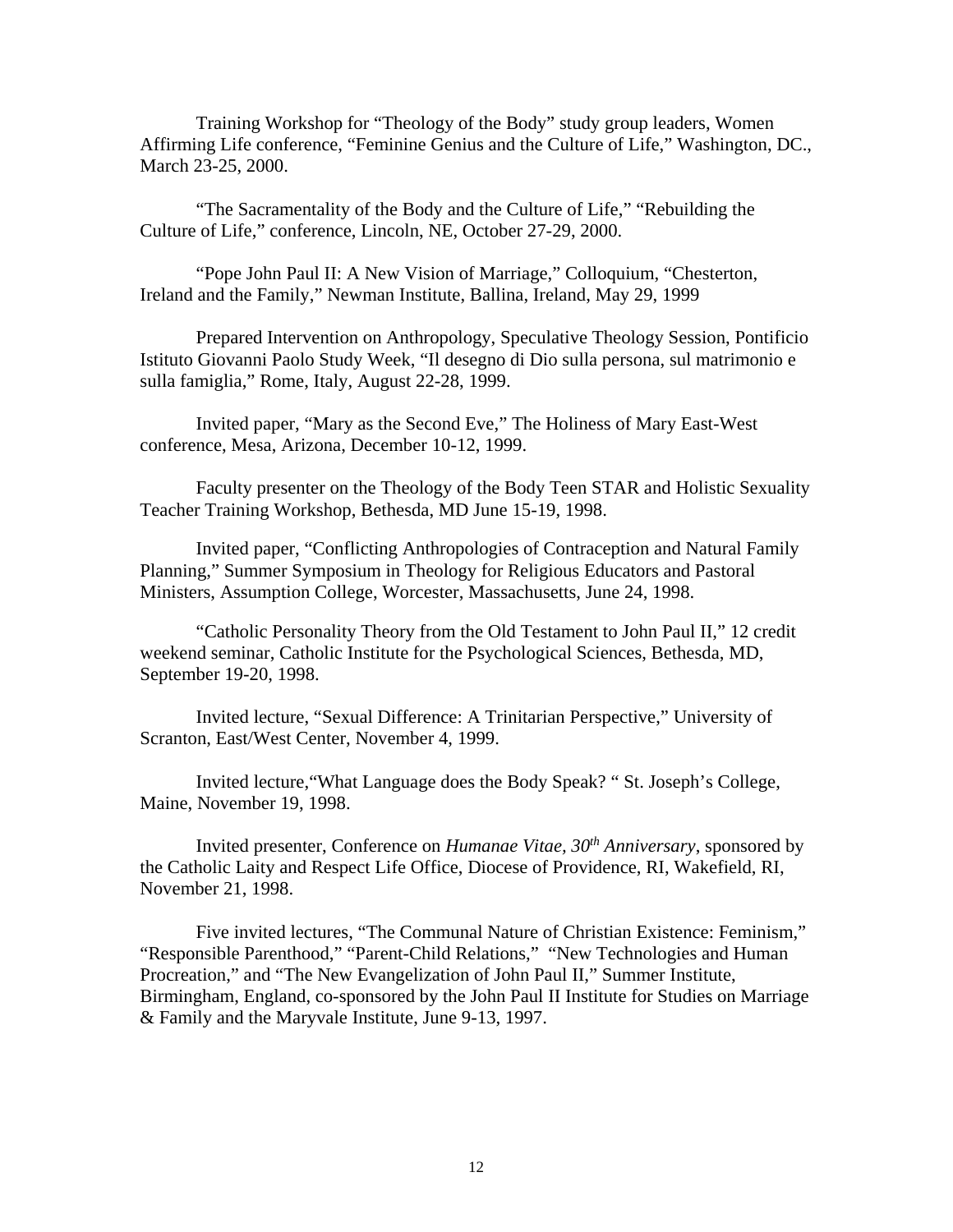Presentation, "The Anthropololgy of John Paul II," for panel on "The Social Science of John Paul II," 1997 Conference of the Fellowship of Catholic Scholars, September, 1997.

Invited lecture, "Anthropology of John Paul II and the Human Sciences," Postgraduate Institute for Human Sciences, Bethesda, MD April 25, 1997.

Three-part lecture series on "A Theology of Marriage as a Communion of Persons," Education for Parish Service program, Trinity College, Washington, DC, November 6, 13 and 20, 1996.

Presentation on "The Theology of the Body," NFP Teacher Training Seminar, Archdiocese of Washington, DC 1995.

Panel on "Essentials to the Concept of Woman," National Institute of Womanhood Conference: "Women of Character: Defining Ourselves for the 21<sup>st</sup> Century," Bethesda, MD, October 28, 1995.

Keynote speaker, 20<sup>th</sup> Anniversary Conference of Serena Saskatchewan Natural Family Planning, Saskatoon, Saskatchewan, May 20-22, 1994.

"Christian Anthropology and the Ethics of Population Programs," paper prepared for the First World Conference on Population, Development, Family Life and Ethics, Convocation of World Religions on Population Ethics, Cairo, Egypt, September 8, 1994.

"The Asian-American Family," panel on Family and Culture, Fifth Annual conference, "Women of Character: Strengthening the Family," Bethesda, MD October 29, 1994.

"The New Participatory Research in the Social Sciences and Its Relevevance to Family Plannning Studies," paper presented at the Society of Catholic Social Scientists Annual Meeting, Franciscan University of Steubenville, OH, November 5, 1994.

Panelist, Conference on "International Politics, Abortion and the Catholic Church: Perspectives on the Cairo Conference on Population and Development," John Paul II Institute for Studies on Marriage and Family, at The Catholic University of America, Washington, DC November 28, 1994.

Invited Lecture on theological anthropology, Mt. St. Mary's Seminary, Emmitsburg, MD March 11, 1993.

"Communication and Family Planning: Review of the Literature," refereed paper presented at the American Academy of Natural Family Planning annual meeting, Omaha, NE, July 24, 1993.

Presentation on natural family planning to Government of Singapore Family Resource Center, Singapore, August 12, 1993.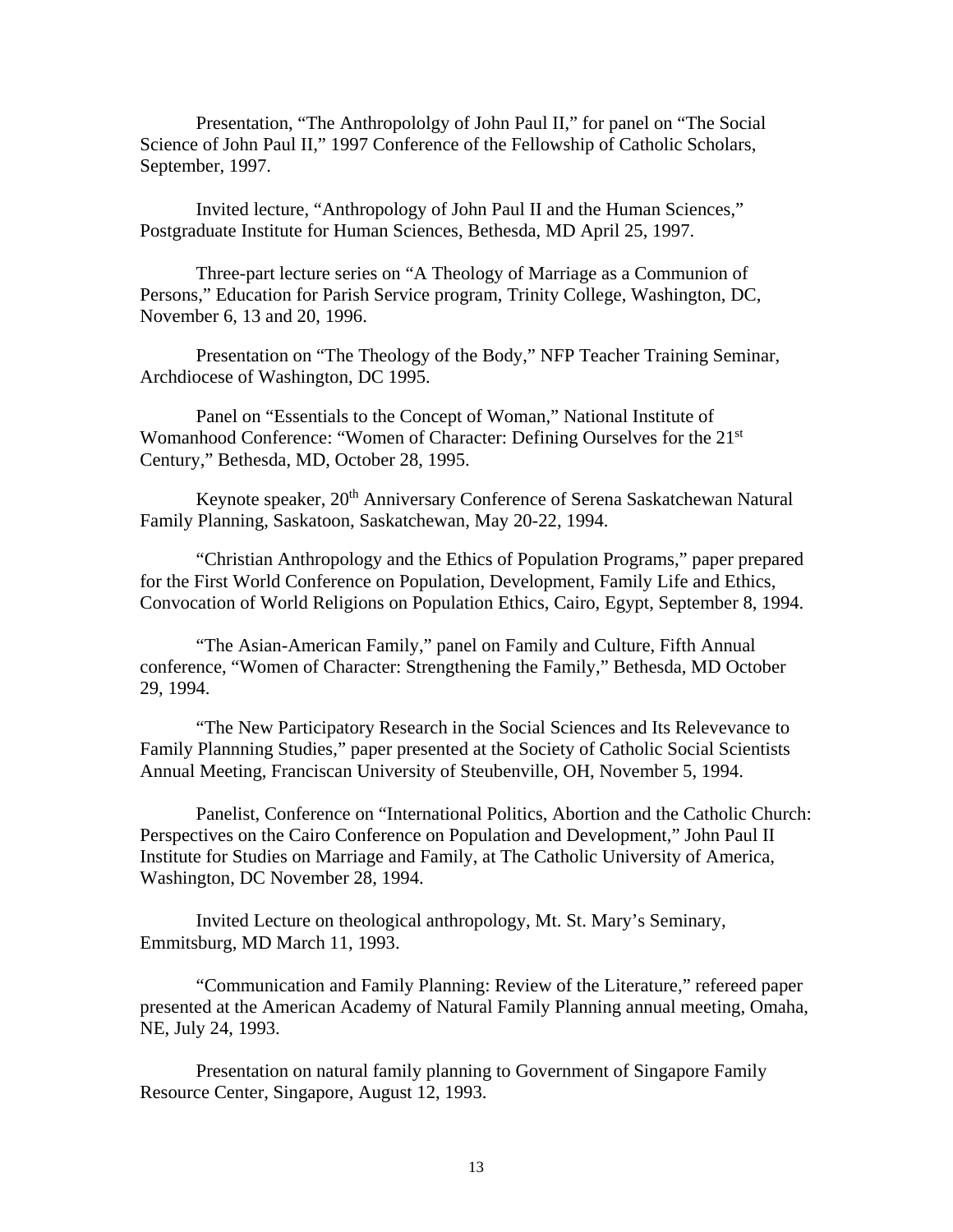Presentation on NFP to Natural Family Planning Service of Malaysia, Kuala Lumpur, August 28, 1993.

Prepared a policy paper on NFP Training in the Public Sector, Office of Population, National Institutes of Health, Washington, D.C.,1993

Invited lecture on Marriage and Family, Diocesan Seminary, Penang, Malaysia, July 30, 1992.

Invited paper, "The Catholic Woman's Perspective on the Control of Fertillity," conference on Natural Family Planning for State Midwives of Regione Emilia Romagna, Bologna, Italy, January 17, 1991.

"Implications of a Cultural-Linguisitc Approach to Doctrines for Sexual Attitudes and Behavior," refereed paper presented at the National Council on Family Relations Annual Conference, New Orleans, November 1989.

Edited book , *Human Ecology: A Physicians Guide to Human Life* on natural childbirth, breastfeeding and natural family planning 1989.

"The Blessings of Fertility," presentation to American Academy of Natural Family Planning, July, 1989

Presented testimony on NFP on behalf of the New England Natural Family Planning Association, at Congressional hearings, April 1987 and 1988.

Keynote presentation on NFP, Missouri Catholic Conference, Kansas City, July 9, 1988.

Prepared case studies on NFP for the World Health Organization manual on NFP through the International Federation for Family Life Promotion, Washington, DC, 1987.

"NFP: A New Form of Communication," invited presentation, Second Annual Human Fertility Institute, Twin Cities NFP Center, Minneapolis, MN, October 17, 1987.

Reviewed a glossary of NFP terms for the Institute for International Studies on Natural Family Planning, Georgetown University, 1987.

"Couple Communication and Sexual Attitudes: What Research tells us about Communication and Family Planning in General and Natural Family Planning in Particular," keynote address, NFP Provider Conference, Portland Or, February 21, 1987.

Prepared a directory of NFP training resources for the public sector and evaluated Title X NFP training capability for the Office of Population, Dept. of Health and Human Services, Washington, DC, 1987.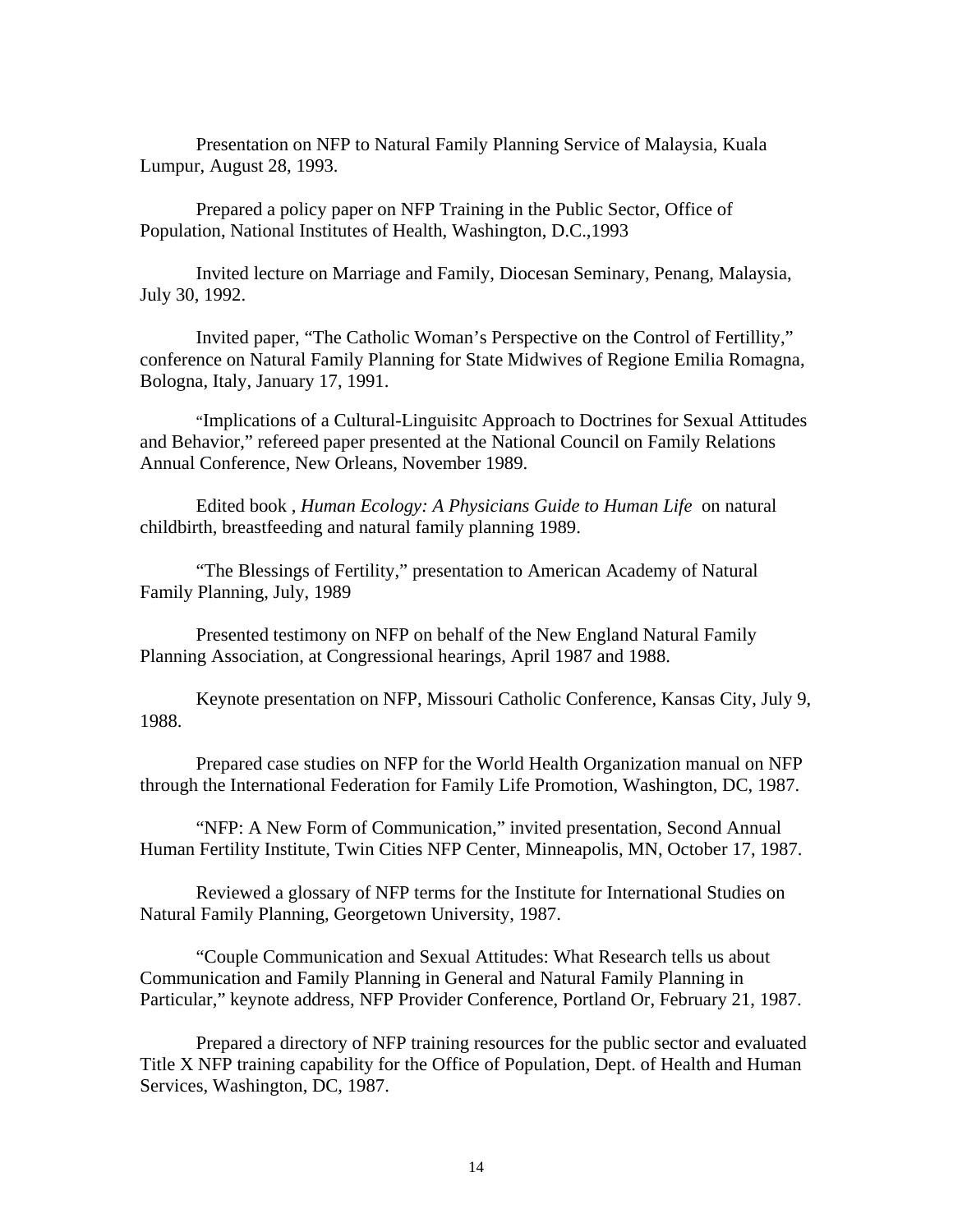Thomasina Borkman and Mary Shivanandan, ""Couple Communication and Sexual Attitudes in Natural Family Planning," paper presented at the National Council on Family Relations Annual Conference, Dearborn, MI, November 1986.

Prepared chapter on "Abstinence and NFP" for an instruction manual for medical students commissioned by the Los Angeles Regional Family Planning Council, Department of Human Health and Services contract #282-84-0082. 1985.

Keynote presentation, "The Challenge of NFP," NFP Association of Kentucky Annual Conference, Louisville, KY, November 9, 1985.

"Invited presentation on NFP, Aware Center Annual Conference, St. Louis, MO, October 14, 1984.

Conducted workshop on "When there is a need for spacing," The Couple to Couple League Annual Conference, Baltimore, MD, July 5-8, 1984.

Conducted workshop on "Sex Education (fettility awareness) with Adaptation for Mentally Retarded," National Catholic Education Association Annual Conference, Washington, DC April 4-7, 1983.

"The Impact of Natural Family Planning on Selected Aspects of the Couple's Relationship," research paper co-authored with Thomasina Borkman, professor of sociology, George Mason University, at the Second National and International Symposium on Natural Family Planning, May 22-25, 1983.

Invited presentations on NFP, Arlington Diocese, VA, May 20-21, 1983 and March 11, 1981

Thomasina Borkman and Mary Shivanandan, "Sexual Equality and Abstinence in NFP," refereed paper presented at the International Symposium on Natural Family Planning, Los Angeles, June 1982.

Presentation on NFP, All Hallows College, Dublin, March 31, 1982.

Two lectures on NFP, "Education for Parish Service Program," Trinity College, Washington, DC January 14 and 15, 1981.

Invited Speaker, NFP User Update session, Twin Cities NFP Center, Minneapolis, MN, October 1980 and 1981.

Correspondence with the Library of Congress, which was instrumental in having the terminology changed in the Subject Cataloging Division from "Rhythm Method (Birth Control)" to the general subject heading of "Natural Family Planning" with "subdivisions of "Calendar rhythm," Ovulation method, and Temperature Method." June 1980.